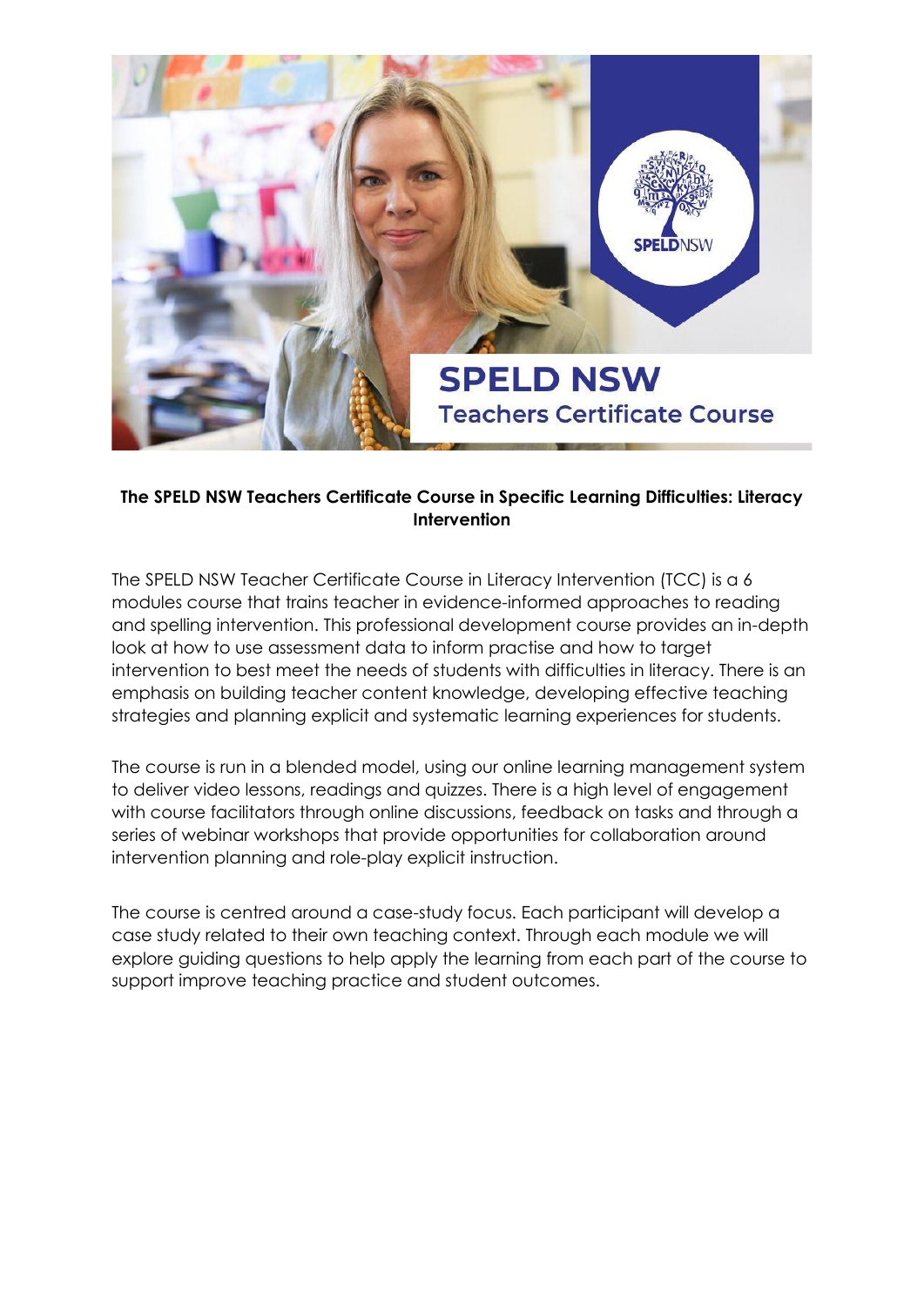# **Course Structure**

| Module<br>One:   | Mind Matter: How We Learn,<br>Learning Difficulties and<br>Assessment             | Module<br>Four: | In a Word: Fluency, Vocabulary<br>and Comprehension                                             |
|------------------|-----------------------------------------------------------------------------------|-----------------|-------------------------------------------------------------------------------------------------|
| Module<br>Two:   | Sound It Out: Language<br>Development, Phonology and<br><b>Phonemic Awareness</b> | Module<br>Five: | Spell Bound: Spelling, Handwriting<br>and Morphology                                            |
| Module<br>Three: | To the Letter: Explicit Phonics<br>Intervention                                   | Module<br>Six:  | The Write Way: Scaffolding<br>Writing, Adjustments and<br>Creating Intervention Action<br>Plans |

The Teachers' Certificate Course is divided in to six modules.

#### **Study Commitment**

Each week has 1 ½- 2 hours of online learning and reading. In addition, students participate in scheduled live webinars. Each module of the six modules runs or 3-4 weeks. The course runs over 2 school terms.

#### **How will I be supported during this course?**

The team at SPELD NSW want you to succeed, so we are here with you for the learning journey! We will be available on the learning platform to answer questions and support online discussions. If you are experiencing difficulties in achieving the outcomes and assessments of the course, we are available to provide support with those too.

#### **Course Dates**

Please refer to the SPELD NSW website for upcoming course dates.

#### **Course Modules**

#### **Module 1: Mind Matter: How We Learn, Learning Difficulties and Assessment**

Understanding how we learn and why some students struggle to meet some academic milestones is key to developing inclusive classroom practices. In this module you will understand the science of how we learn, why some children and adults have difficulties in learning and how to identify the needs of your students using a range of diagnostic assessment tools. You will have the opportunity to gather real-world data and learn how to understand the implications of the assessment outcomes for your practice. This module provides the foundation for the subsequent modules as you will be given insights into how best meet the needs of ALL students based on the data you have collected.

At the end of this module participants will be able to:

Understand key principles of effective literacy instruction

speldnsw.org.au

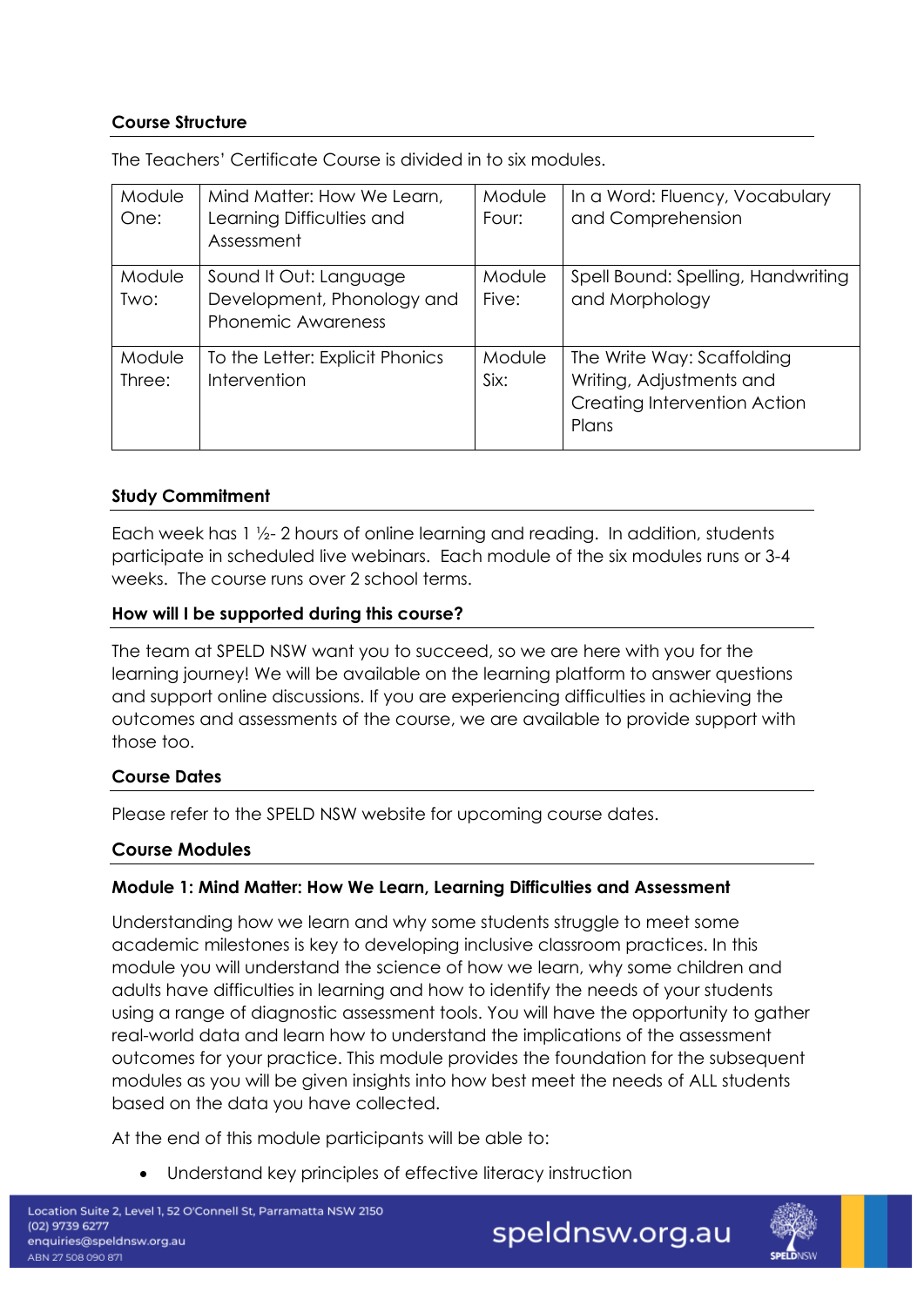- Understand the specific learning difficulties and ADHD and how they impact on the learning process
- How to use assessment to effectively identify and support the learning needs of students

**Webinar 1:** Assessments- Special guest speaker: Dr Saskia Kohnen

# **Module 2: Sound It Out: Language Development, Phonology and Phonemic Awareness**

The Language module focuses on developing expertise in phonology, phonemic awareness and oral vocabulary. Understanding the fundamentals of oral language development provides a foundation for effective literacy instruction in the early primary years and beyond. In this module you will learn to identify the 44 phonemes of Australian English, understand and apply advanced phonemic awareness skills and identify how a student's literacy errors can be addressed by targeting their oral language skills.

At the end of this module participants will be able to:

- Understand the importance of oral vocabulary and phonemic awareness in literacy development
- Describe the articulation of English consonants and Australian English vowels
- Identify and explain links between phonology and literacy development
- Reflect on how to improve literacy instruction by applying an understanding of oral language

**Webinar 2:** Planning intervention: Phonemic Awareness

#### **Module 3: To the Letter: Explicit Phonics Intervention**

In this module you will learn how to apply the learning from modules 1 and 2 to implement targeted and effective word reading instruction. We learn about the phonic code and how to critically analyse phonic scope and sequences. We consider strategies that support needs of our learners and how to plan explicit and systematic intervention sessions for reading.

At the end of this module participants will be able to:

- Explain the importance of a systematic synthetic phonics approach to reading instruction
- Develop strategies for to teach synthetic phonics explicitly
- Use effective strategies to teach irregular and high frequency words
- Understand the importance of decodable texts in early reading instruction

**Webinar 3:** Planning intervention: Basic Code and Blending

# **Module 4: In a Word: Fluency, Vocabulary and Comprehension**

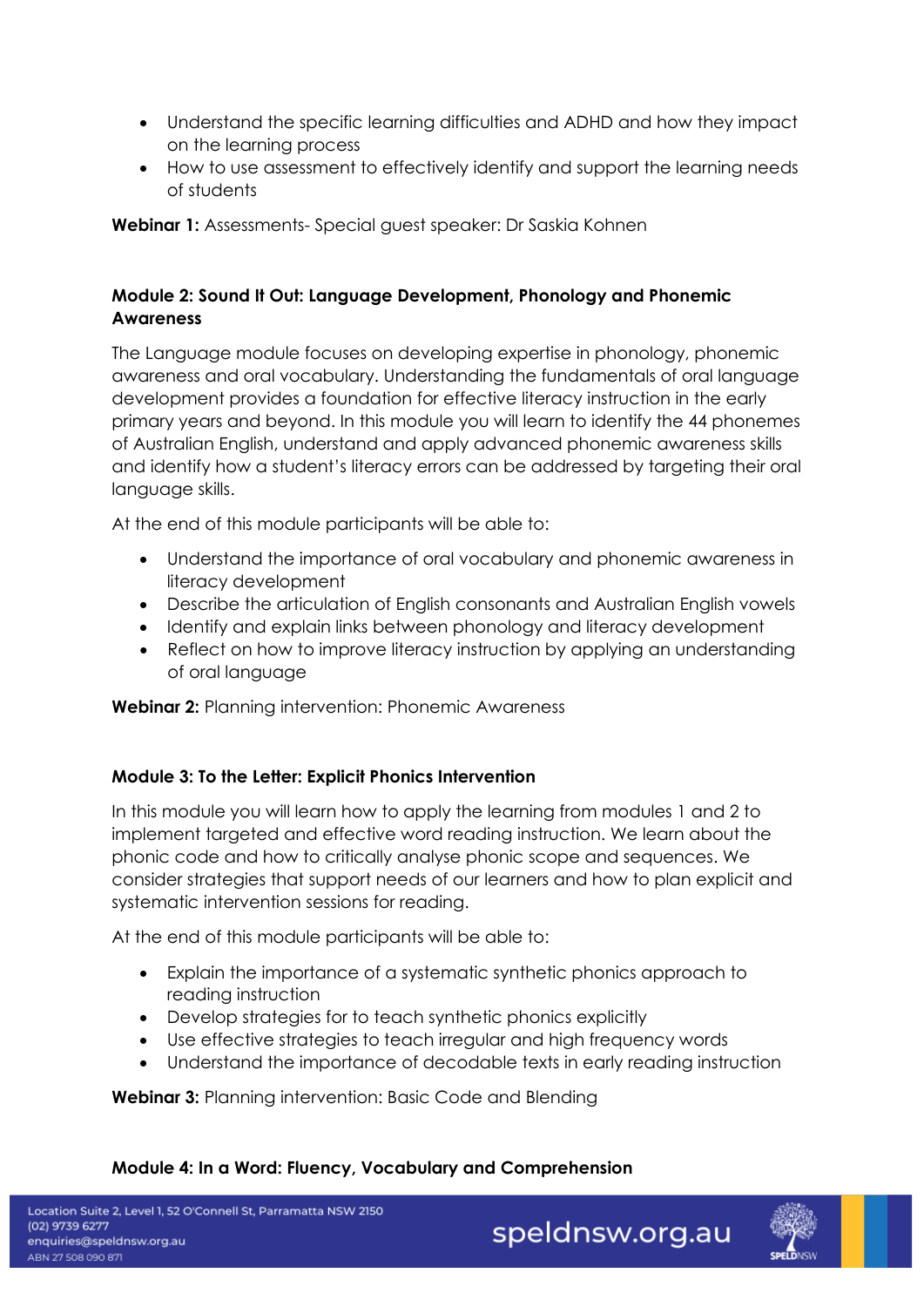This is the final reading module in the course. We build on the previous 3 modules to develop rich, highly informed and responsive approaches to students who struggle to learn to read. We consider intervention strategies for fluency and how to teach vocabulary most effectively. This module culminates in a live webinar where participants engage in a case study workshop and in goal setting for how to implement their learning to support struggling readers.

At the end of this module participants will be able to:

- Understand the reading comprehension as an outcome
- Apply fluency intervention strategies
- Plan for explicit vocabulary instruction
- Develop reading intervention plans for a range of student needs

**Webinar 4:** Planning intervention: Extended Code and Spelling

### **Module 5: Spell Bound: Spelling, Handwriting and Morphology**

In this module we target the all-important transcription skills that students need to be successful writers. We examine the idea of the simple view of writing and understand why explicit teaching of spelling and handwriting skills an essential part of a systematic approach to teaching literacy. We will examine the structure of English words to understand it morphophonemic structure and how we can support students to understand orthographic conventions and how to develop word specific knowledge. We look at morphology and its important role in understanding the structure of English spelling and how morphology can support students to spell complex words effectively.

At the end of this module participants will be able to:

- Implement strategies to support spelling instruction for all students
- Understand the role of morphology in English spelling
- Understanding the importance of handwriting instruction

**Webinar 5:** Planning intervention: Morphology

#### **Module 6: The Write Way: Scaffolding Writing, Adjustments and Creating Intervention Action Plans**

This module focuses on writing skills beyond the word-level. We explore how reading comprehension and syntax can integrate effectively to support learners and we consider some strategies to scaffold the writing process. We then will look at the importance of providing adjustments for students with learning difficulties and finally how to advocate, plan for and monitor our students.

At the end of this module participants will be able to:

- Understand how to scaffold sentence structure development
- Advocate for adjustments for students with difficulties in reading and writing
- Develop an intervention plan for a student(s)

speldnsw.org.au